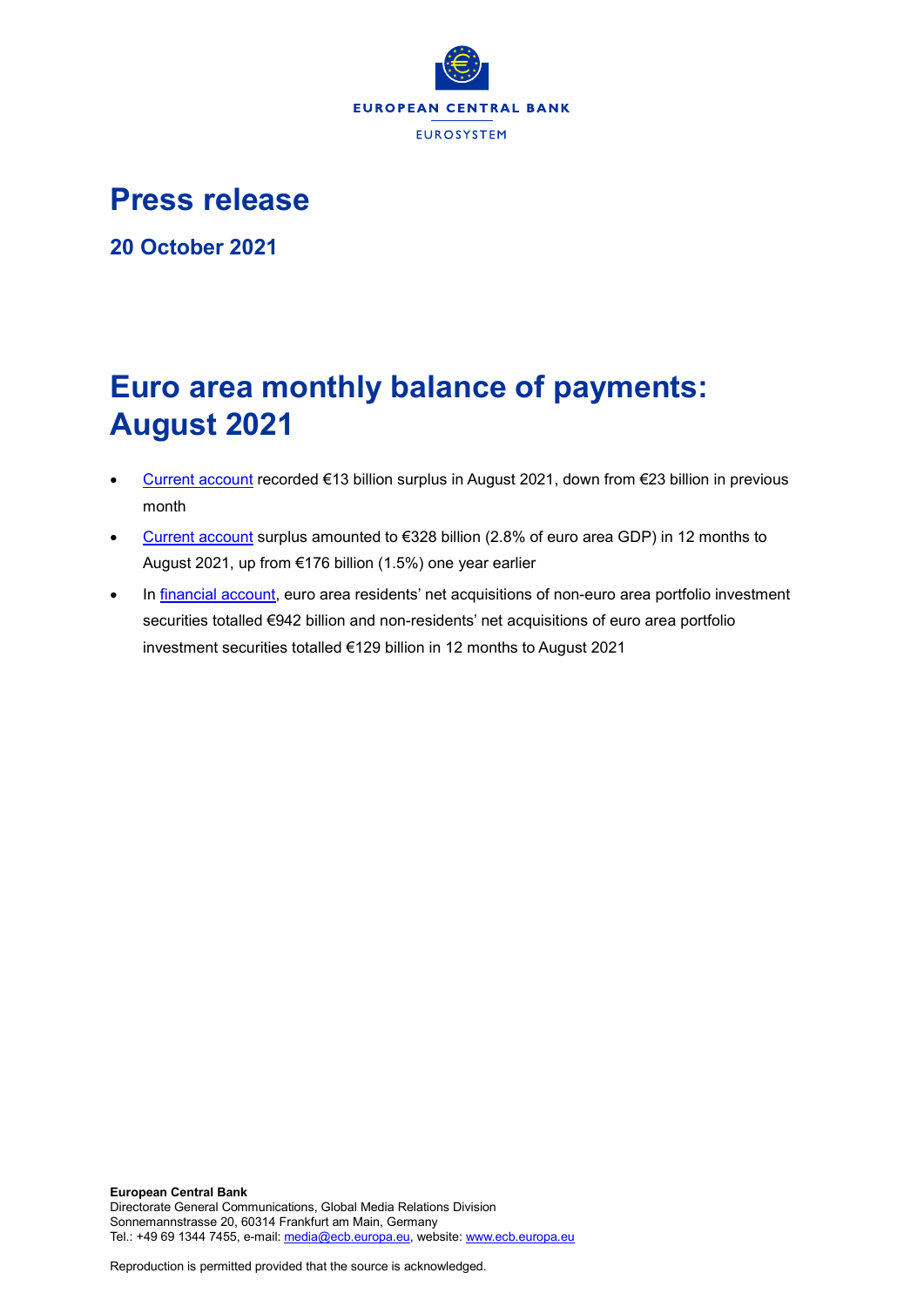

Euro area current account balance



Source: ECB.

The *current account* of the euro area recorded a surplus of €13 billion in August 2021, a decrease of €10 billion from the previous month (see Chart 1 and Table 1). Surpluses were recorded for *goods* (€17 billion) and *primary income* (€5 billion). These were partly offset by deficits for *secondary income* (€8 billion) and *services* (€1 billion).

**European Central Bank** Directorate General Communications, Global Media Relations Division Sonnemannstrasse 20, 60314 Frankfurt am Main, Germany Tel.: +49 69 1344 7455, e-mail[: media@ecb.europa.eu,](mailto:media@ecb.europa.eu) website[: www.ecb.europa.eu](http://www.ecb.europa.eu/)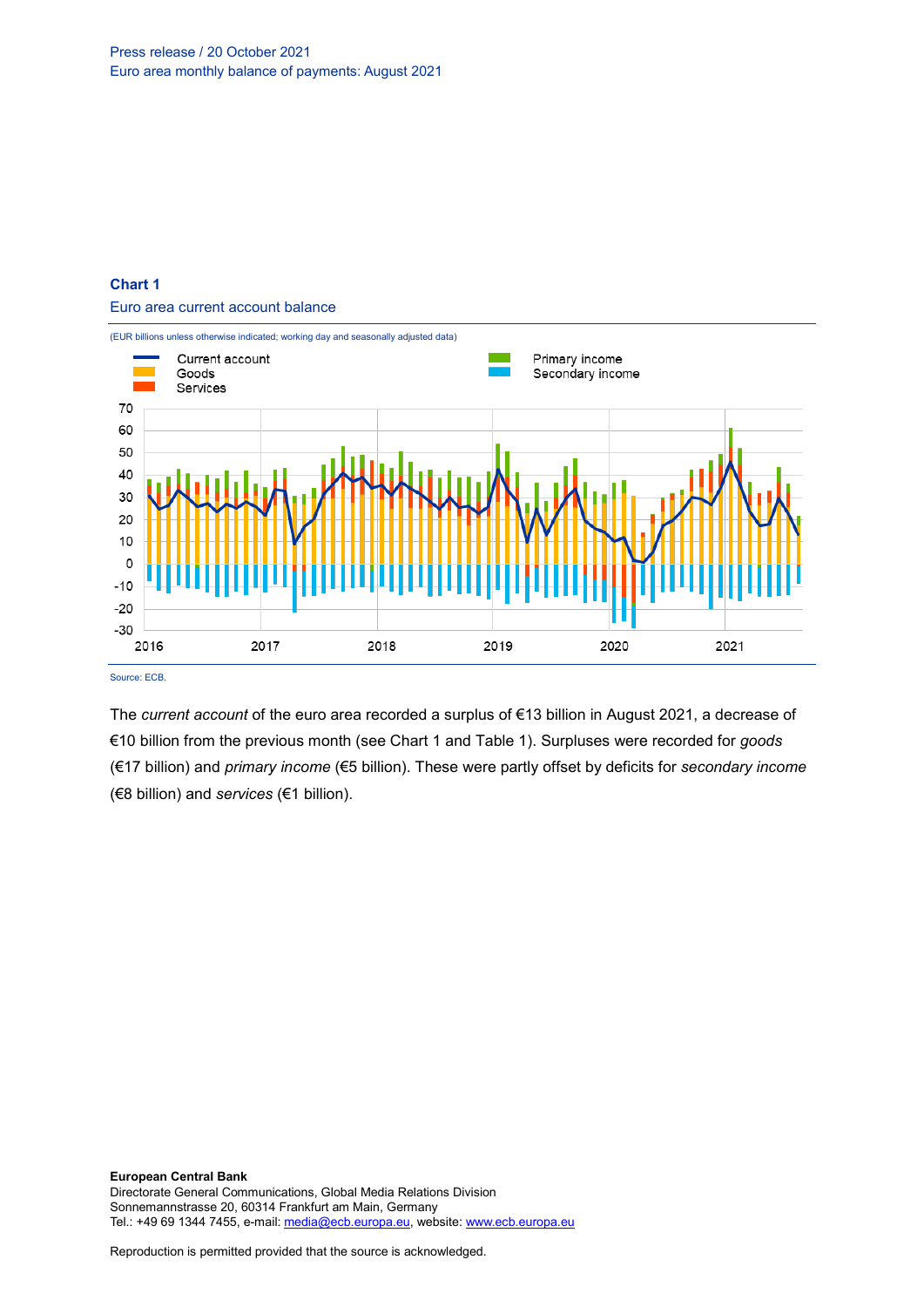# **Table 1**

# Current account of the euro area

(EUR billions unless otherwise indicated; transactions; working day and seasonally adjusted data)

|                                 |                  | Cumulated figures for the 12-month period<br>ending in |         |             |         |                          |                 |                 |
|---------------------------------|------------------|--------------------------------------------------------|---------|-------------|---------|--------------------------|-----------------|-----------------|
|                                 |                  | August 2020                                            |         | August 2021 |         |                          |                 |                 |
|                                 |                  | % of GDP                                               |         | % of GDP    |         | <b>Aug 2020</b>          | <b>Jul 2021</b> | <b>Aug 2021</b> |
|                                 | <b>Balance</b>   | 176                                                    | 1.5%    | 328         | 2.8%    | 24                       | 23              | 13              |
| <b>Current account</b><br>Goods | Credit           | 4,050                                                  | 35.2%   | 4,190       | 35.5%   | 316                      | 357             | 359             |
|                                 | Debit            | 3,874                                                  | 33.7%   | 3.862       | 32.8%   | 292                      | 335             | 346             |
|                                 | <b>Balance</b>   | 315                                                    | 2.7%    | 365         | 3.1%    | 31                       | 26              | 17              |
|                                 | Credit (exports) | 2,221                                                  | 19.3%   | 2,403       | 20.4%   | 182                      | 209             | 205             |
|                                 | Debit (imports)  | 1,906                                                  | 16.6%   | 2,038       | 17.3%   | 151                      | 183             | 187             |
| <b>Services</b>                 | <b>Balance</b>   | $-32$                                                  | $-0.3%$ | 84          | 0.7%    | 1                        | 7               | $-1$            |
|                                 | Credit (exports) | 916                                                    | 8.0%    | 914         | 7.8%    | 63                       | 79              | 80              |
|                                 | Debit (imports)  | 949                                                    | 8.2%    | 830         | 7.0%    | 63                       | 72              | 81              |
| <b>Primary income</b>           | <b>Balance</b>   | 42                                                     | 0.4%    | 49          | 0.4%    | $\overline{\phantom{a}}$ | 4               | 5               |
|                                 | Credit           | 796                                                    | 6.9%    | 746         | 6.3%    | 61                       | 59              | 58              |
|                                 | Debit            | 754                                                    | 6.6%    | 697         | 5.9%    | 59                       | 55              | 53              |
| <b>Secondary income</b>         | <b>Balance</b>   | $-149$                                                 | $-1.3%$ | $-170$      | $-1.4%$ | $-10$                    | $-14$           | $-8$            |
|                                 | Credit           | 117                                                    | 1.0%    | 127         | 1.1%    | 10                       | 10              | 17              |
|                                 | <b>Debit</b>     | 265                                                    | 2.3%    | 297         | 2.5%    | 20                       | 24              | 25              |

Source: ECB.

Note: Discrepancies between totals and their components may be due to rounding.

#### Data for the current [account](http://sdw.ecb.europa.eu/browseSelection.do?df=true&ec=&dc=&oc=&pb=&rc=&DATASET=0&removeItem=&removedItemList=&mergeFilter=&activeTab=&showHide=&FREQ.243=M&ADJUSTMENT.243=Y&REF_AREA.243=I8&ACCOUNTING_ENTRY.243=B&ACCOUNTING_ENTRY.243=C&ACCOUNTING_ENTRY.243=D&INT_ACC_ITEM.243=CA&INT_ACC_ITEM.243=G&INT_ACC_ITEM.243=IN1&INT_ACC_ITEM.243=IN2&INT_ACC_ITEM.243=S&node=9688874&legendRef=reference&legendNor=) of the euro area

In the 12 months to August 2021, the *current account* recorded a surplus of €328 billion (2.8% of euro area GDP), compared with a surplus of €176 billion (1.5% of euro area GDP) in the 12 months to August 2020. This increase was mainly driven by a switch in the *services* balance from a deficit of €32 billion to a surplus of €84 billion and also by larger surpluses for *goods* (up from €315 billion to €365 billion) and *primary income* (up from €42 billion to €49 billion). These developments were partly offset by a larger deficit for *secondary income* (up from €149 billion to €170 billion).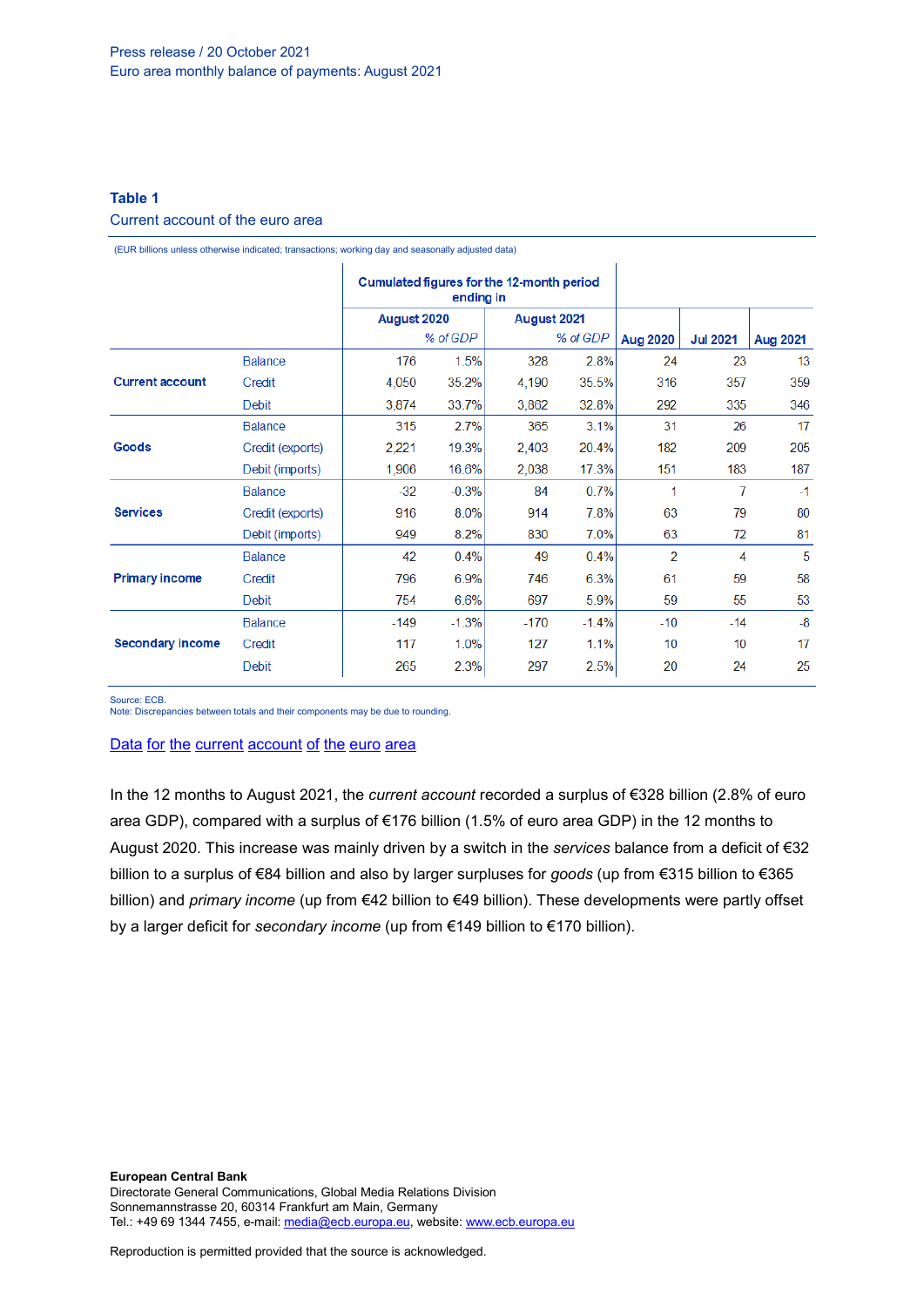#### **Chart 2**





Source: ECB.

Notes: For assets, a positive (negative) number indicates net purchases (sales) of non-euro area instruments by euro area investors. For liabilities, a positive (negative) number indicates net sales (purchases) of euro area instruments by non-euro area investors.

In *direct investment*, euro area residents made net disinvestments of €9 billion in non-euro area assets in the 12-month period to August 2021, following net investments of €21 billion in the 12 months to August 2020 (see Chart 2 and Table 2). Non-residents disinvested €37 billion from euro area assets in the 12-month period to August 2021, following net investments of €91 billion in the 12 months to August 2020.

In *portfolio investment*, euro area residents' net purchases of non-euro area *equity* increased to €535 billion in the 12-month period to August 2021, up from €162 billion in the 12 months to August 2020. Over the same period, net purchases of non-euro area *debt securities* by euro area residents increased to €406 billion in the 12-month period to August 2021, up from €358 billion in the 12 months to August 2020. Non-residents made net sales of euro area *debt securities* amounting to €227 billion in the 12 months to August 2021, following net purchases of €260 billion in the 12 months to August 2020. Over the same period, non-residents' net purchases of euro area *equity* increased to €356 billion, up from €202 billion in the 12 months to August 2020.

**European Central Bank** Directorate General Communications, Global Media Relations Division Sonnemannstrasse 20, 60314 Frankfurt am Main, Germany Tel.: +49 69 1344 7455, e-mail[: media@ecb.europa.eu,](mailto:media@ecb.europa.eu) website[: www.ecb.europa.eu](http://www.ecb.europa.eu/)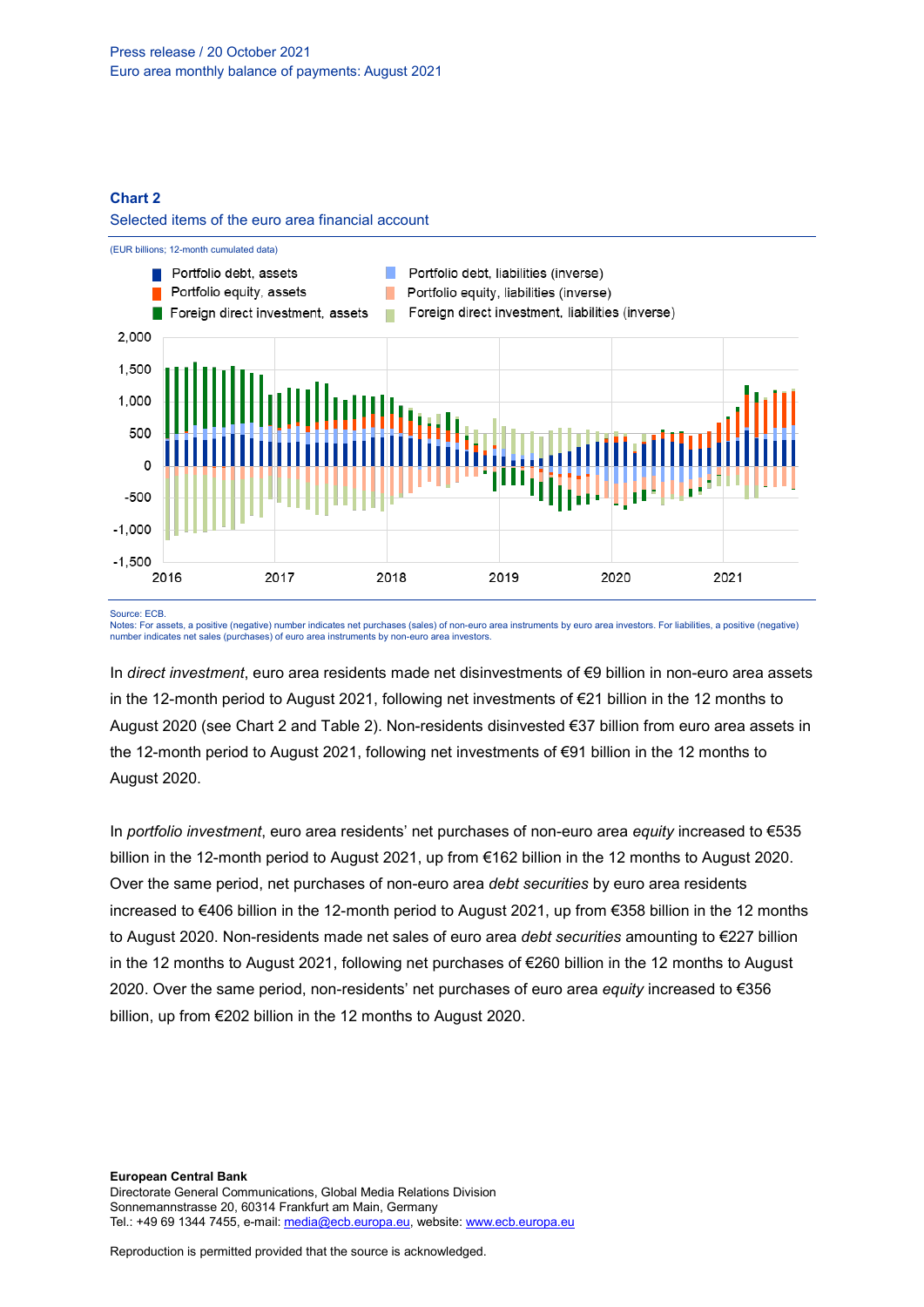# **Table 2**

#### Financial account of the euro area

(EUR billions unless otherwise indicated; transactions; non-working day and non-seasonally adjusted data)

|                                    | Cumulated figures for the 12-month period ending in |               |             |             |               |             |  |
|------------------------------------|-----------------------------------------------------|---------------|-------------|-------------|---------------|-------------|--|
|                                    |                                                     | August 2020   |             | August 2021 |               |             |  |
|                                    | Net                                                 | <b>Assets</b> | Liabilities | <b>Net</b>  | <b>Assets</b> | Liabilities |  |
| <b>Financial account</b>           | 175                                                 | 672           | 498         | 421         | 1.105         | 685         |  |
| <b>Direct investment</b>           | -70                                                 | 21            | 91          | 28          | -9            | $-37$       |  |
| <b>Portfolio investment</b>        | 58                                                  | 520           | 462         | 812         | 942           | 129         |  |
| Equity                             | -40                                                 | 162           | 202         | 179         | 535           | 356         |  |
| Debt securities                    | 98                                                  | 358           | 260         | 633         | 406           | $-227$      |  |
| <b>Financial derivatives (net)</b> | 31                                                  | 31            |             | -6          | -6            |             |  |
| <b>Other investment</b>            | 154                                                 | 99            | $-55$       | $-544$      | 48            | 593         |  |
| Eurosystem                         | 1                                                   | $-3$          | $-4$        | $-272$      | 27            | 299         |  |
| <b>Other MFIs</b>                  | $-33$                                               | $-127$        | $-94$       | $-178$      | 43            | 221         |  |
| General government                 | 16                                                  | $-1$          | $-17$       | -98         | -9            | 89          |  |
| Other sectors                      | 169                                                 | 230           | 61          | 4           | $-12$         | $-17$       |  |
| <b>Reserve assets</b>              | 2                                                   | 2             |             | 131         | 131           |             |  |

Source: ECB.

Notes: Decreases in assets and liabilities are shown with a minus sign. Net financial derivatives are reported under assets. "MFIs" stands for monetary financial institutions. Discrepancies between totals and their components may be due to rounding.

## Data for the [financial](http://sdw.ecb.europa.eu/browseSelection.do?df=true&ec=&dc=&oc=&pb=&rc=&DATASET=0&removeItem=&removedItemList=&mergeFilter=&activeTab=&showHide=&FREQ.243=M&REF_AREA.243=I8&REF_SECTOR.243=S1&REF_SECTOR.243=S121&REF_SECTOR.243=S12T&REF_SECTOR.243=S13&REF_SECTOR.243=S1P&COUNTERPART_SECTOR.243=S1&FLOW_STOCK_ENTRY.243=T&ACCOUNTING_ENTRY.243=A&ACCOUNTING_ENTRY.243=L&ACCOUNTING_ENTRY.243=N&FUNCTIONAL_CAT.243=D&FUNCTIONAL_CAT.243=O&FUNCTIONAL_CAT.243=P&FUNCTIONAL_CAT.243=R&INSTR_ASSET.243=F&INSTR_ASSET.243=F3&INSTR_ASSET.243=F5&INSTR_ASSET.243=FL&MATURITY.243=T&MATURITY.243=_Z&node=9688874&legendRef=reference&legendNor=) account of the euro area

In *other investment*, euro area residents recorded net acquisitions of non-euro area assets amounting to €48 billion in the 12 months to August 2021 (following net acquisitions of €99 billion in the 12 months to August 2020), while their net incurrence of liabilities was €593 billion (following net disposals of €55 billion in the 12 months to August 2020). This latter development partly reflects the "2021 General Allocation of Special Drawing Rights (SDRs)" as explained below.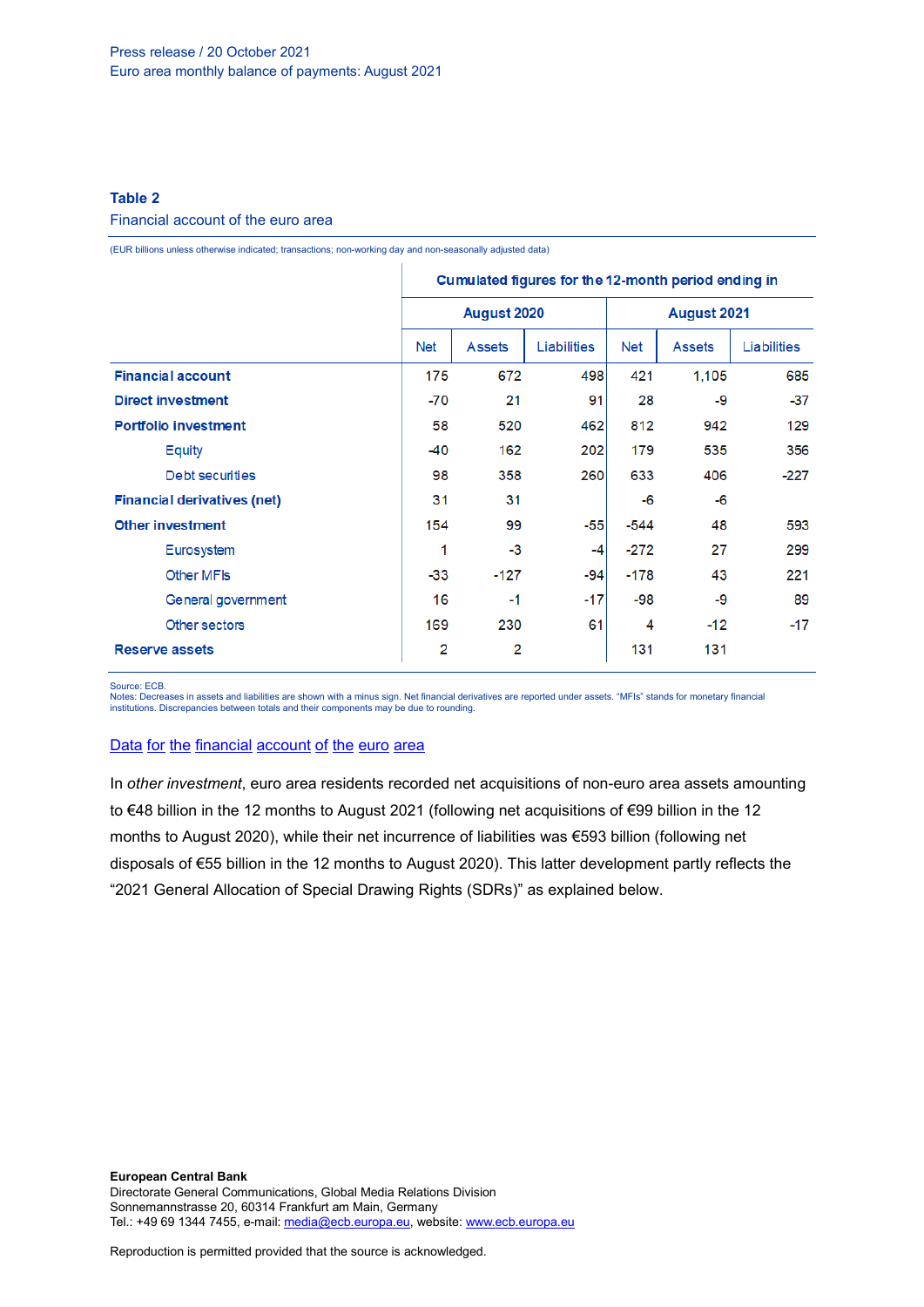#### **Chart 3**

### Monetary presentation of the balance of payments



Source: ECB.

-

Notes: "MFI net external assets (enhanced)" incorporates an adjustment to the MFI net external assets (as reported in the consolidated MFI balance sheet items statistics) based on information on MFI long-term liabilities held by non-residents, available in b.o.p. statistics. B.o.p. transactions refer only to transactions of non-MFI residents of<br>the euro area. Financial transactions are show

The monetary presentation of the balance of payments (Chart 3) shows that the *net external assets (enhanced)* of euro area MFIs decreased by €44 billion in the 12-month period to August 2021. This decrease was mainly driven by euro area non-MFIs' net outflows in *portfolio investment debt* and, to a lesser extent, in *portfolio investment equity* and *direct investment*. These developments were partially offset by the *current and capital accounts* surplus and by euro area non-MFIs' net inflows in *other investment* and *other flows.*

In August 2021 the Eurosystem's stock of *reserve assets* increased to €1,009.4 billion, up from €888.5 billion in the previous month (Table 3). This increase was mainly driven by net acquisitions of assets (€122.1 billion) and, to a lesser extent, by positive exchange rate changes (€0.6 billion) which were partly offset by negative changes in the price of gold (€1.6 billion). The large net acquisitions of assets reflect the "2021 General Allocation of SDRs" on the 23 August 2021 of €122.1 billion to the euro area members of the International Monetary Fund (IMF), representing about 22% of the total 2021 allocation.[1](#page-5-0)

**European Central Bank** Directorate General Communications, Global Media Relations Division Sonnemannstrasse 20, 60314 Frankfurt am Main, Germany

<span id="page-5-0"></span><sup>1</sup> For further details please visit the IMF webpage: [https://www.imf.org/en/Topics/special-drawing-right/2021-SDR-Allocation.](https://www.imf.org/en/Topics/special-drawing-right/2021-SDR-Allocation)

Tel.: +49 69 1344 7455, e-mail[: media@ecb.europa.eu,](mailto:media@ecb.europa.eu) website[: www.ecb.europa.eu](http://www.ecb.europa.eu/)